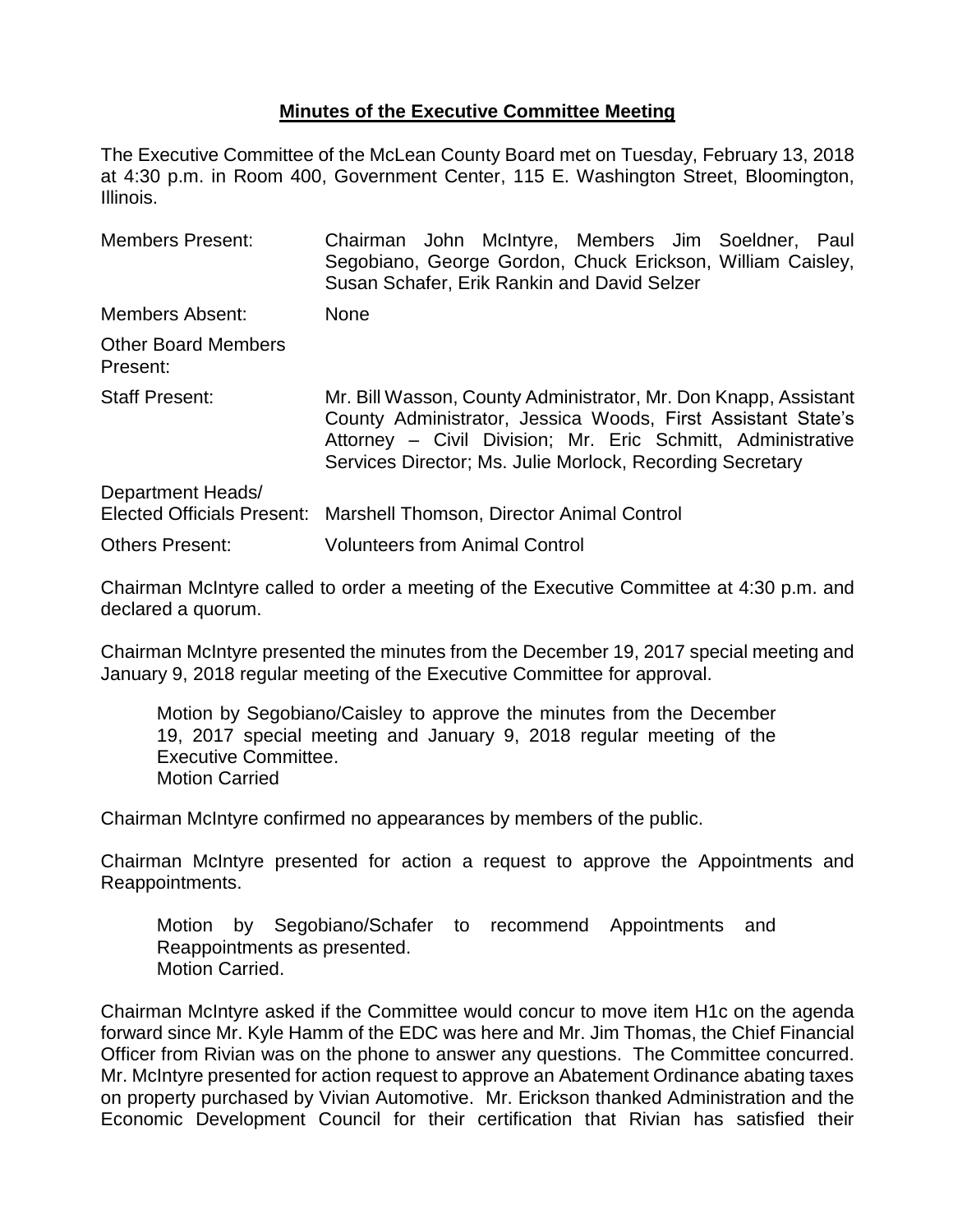Executive Committee Minutes February 13, 2018 Page **2** of **6**

benchmarks. Mr. Selzer stated that a lot of work went into verification and thanked Administration Staff and Economic Development Council for the work that went into certification of Rivian. Mr. Soeldner concurred and stated taxpayers appreciate when we follow through to make sure requirements for the tax abatements have been met. Mr. Segobiano stated he was one of the individuals to tour the facility and see first-hand they have fulfilled benchmarks and are moving forward with the next phase. Mr. Thomas thanked everyone for their work with the certification and assured the Committee Rivian is on the next phase of the project. Mr. Hamm thanked McLean County Staff for all of their assistance. He stated that Rivian has been a good community partner and keeps the EDC informed on a regular basis.

Motion by Segobiano/Gordon to recommend approval of an Abatement Ordinance abating taxes on property purchased by Vivian Automotive. Motion Carried.

Chairman McIntyre presented for action a request to approve an Agreement with Anderson Legislative Consulting, Ltd. Through the County Administration Office.

Motion by Caisley/Schafer to recommend approval of an Agreement with Anderson Legislative Consulting, Ltd. Motion Carried.

Chairman McIntyre presented for action a request to approve the purchase of Personal Computers from Dell using intergovernmental purchasing for Information Technologies.

Motion by Selzer/Segobiano to recommend approval of the purchase of Personal Computers from Dell using intergovernmental purchasing for Information Technologies. Motion Carried.

Chairman McIntyre presented for action a request to approve the purchase of Nimble Storage from SHI using intergovernmental purchasing for Information Technologies.

Motion by Selzer/Rankin to recommend the purchase of Nimble Storage from SHI using intergovernmental purchasing for Information Technologies. Motion Carried.

Chairman McIntyre presented for action a request to approve the purchase of Mobile Data Computers from Insight using intergovernmental purchasing for Information Technologies.

Motion by Schafer/Selzer to recommend approval of the Mobile Data Computers from Insight using intergovernmental purchasing for Information Technologies. Motion Carried.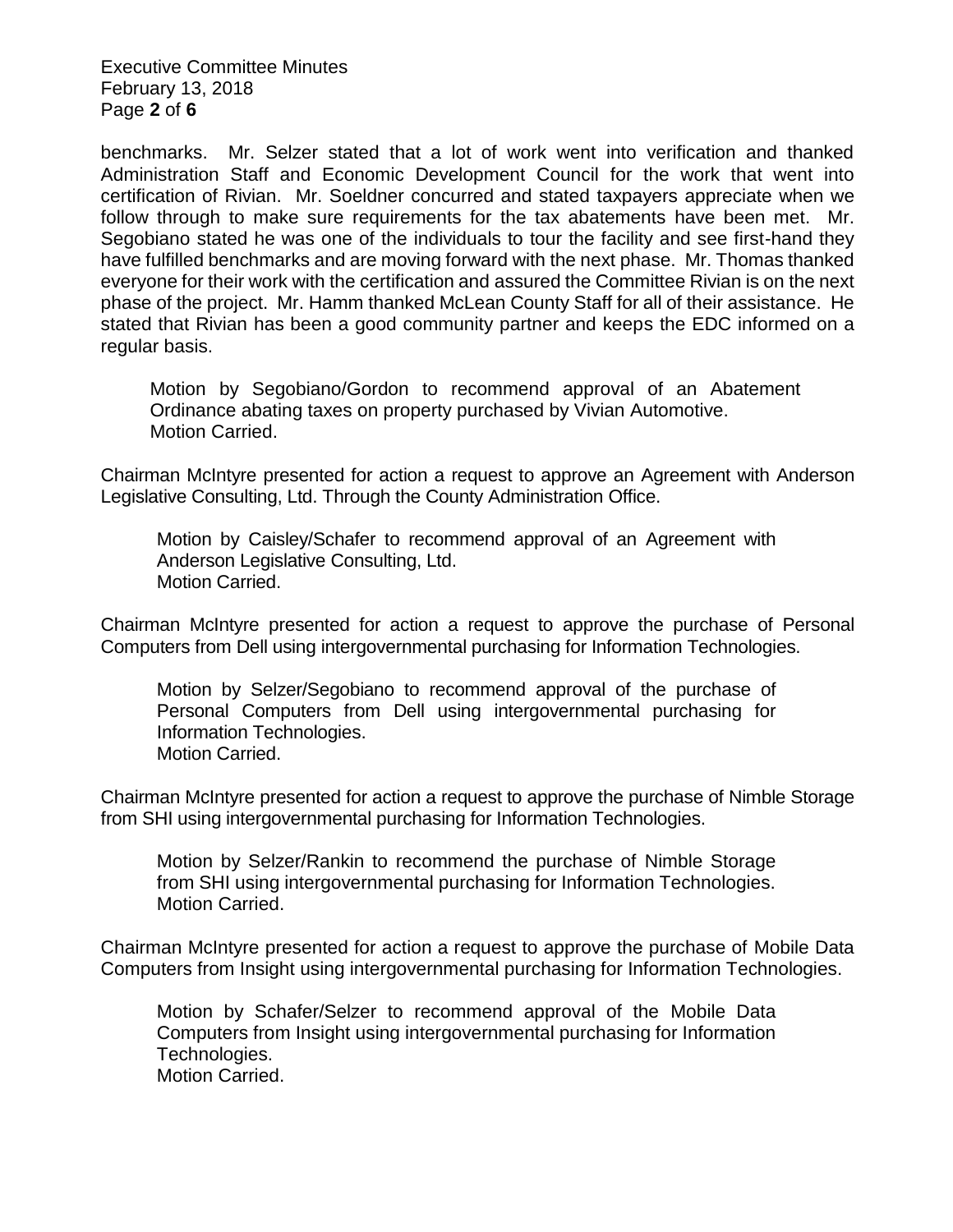Executive Committee Minutes February 13, 2018 Page **3** of **6**

Mr. Dave Selzer, Chairman of the Finance Committee indicated they had no items for action for the Executive Committee but would have items for the Board next week. Chairman McIntyre asked if the Committee had any questions for Mr. Selzer or the Finance Committee; hearing none, he thanked Mr. Selzer.

Ms. Susan Schafer, Chairman of the Health Committee indicated they had no items for the Committee today but would have items for the Board next week. Chairman McIntyre asked if there were any questions for Chairman Schafer or the Health Committee; hearing none, he thanked Ms. Schafer.

Mr. Chuck Erickson, Chairman of the Land Use and Development Committee indicated they had no items for the Committee today but would have an item for the Board next week. Chairman McIntyre asked the Committee if they had any questions for Mr. Erickson; hearing none, he thanked Mr. Erickson.

Mr. William Caisley, Chairman of the Transportation Committee indicated he had nothing for the Committee to consider today, but would have items for the Board next week. Chairman McIntyre asked if the Committee had any questions for Mr. Caisley, hearing none, he thanked him.

Mr. Paul Segobiano, Chairman of the Property Committee indicated they had nothing for the Committee today but would have a couple of items for the Board next week. Chairman McIntyre asked if there were any questions for Mr. Segobiano and the Property Committee; hearing none, he thanked Mr. Segobiano.

Mr. Gordon, Chairman of the Justice Committee presented for action an Emergency Appropriation Ordinance amending the McLean County Fiscal Year 2018 Combined Annual Appropriation and Budget Ordinance Court Automation Fee Fund 0140, Circuit Clerk 0015.

Motion by Gordon/Caisley to recommend approval of an Emergency Appropriation Ordinance amending the McLean County Fiscal Year 2018 Combined Annual Appropriation and Budget Ordinance Court Automation Fee Fund 0140, Circuit Clerk 0015. Motion Carried.

Mr. Gordon indicated the Justice Committee had nothing further for the Committee but would have additional items for the Board. Chairman McIntyre asked if there were any questions for the Justice Committee or Mr. Gordon; hearing none, he thanked Mr. Gordon.

Mr. Wasson, County Administrator presented for action a request to approve a Service Agreement with Howard E. Nyhart Company, Inc. for the annual GASB 45 valuation. Mr. Caisley asked what GASB stood for. Mr. Wasson stated it stands for Government Accounting Standard Board and it is a portion of the requirements to complete our required CAFR or Comprehensive Annual Financial Report.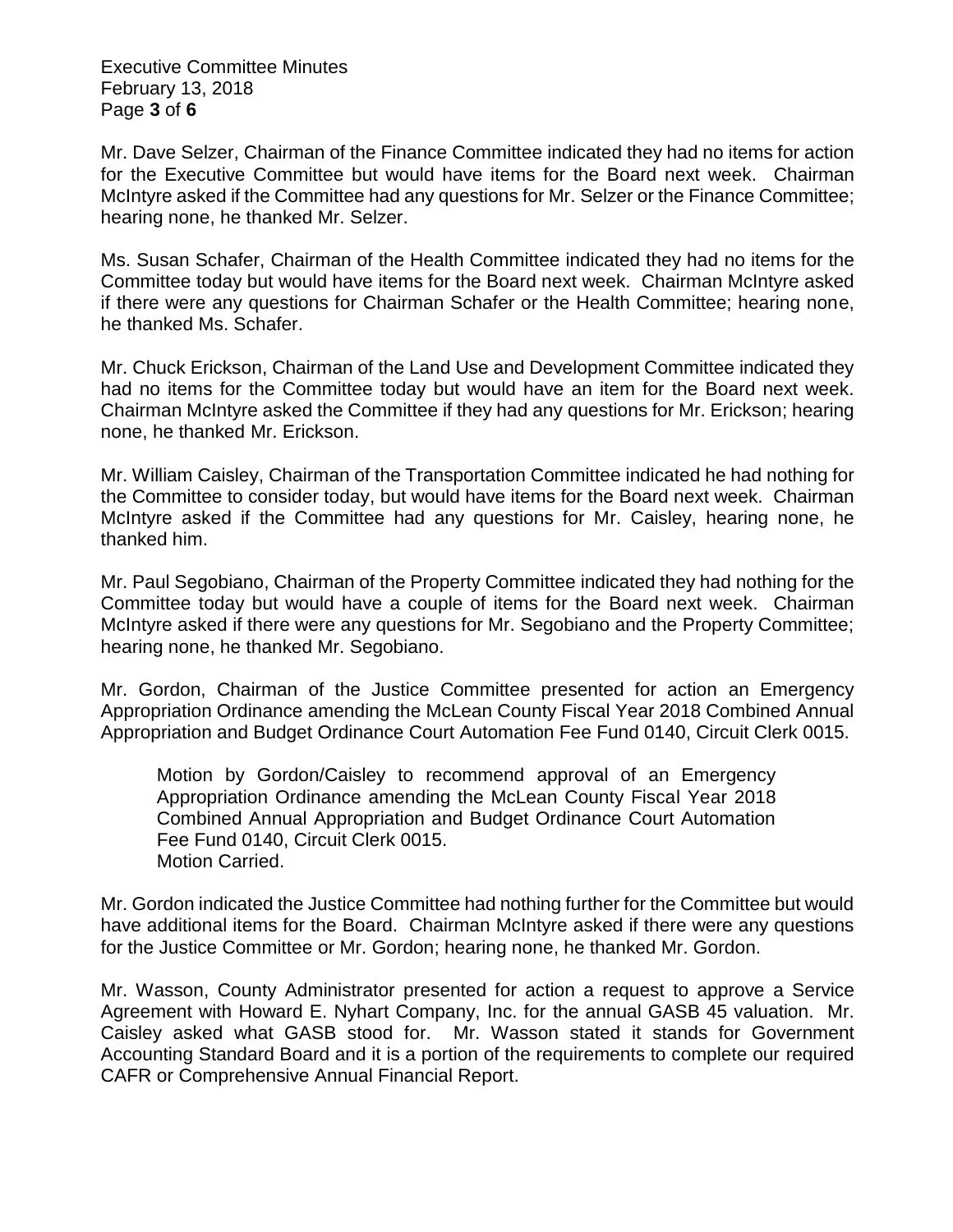Executive Committee Minutes February 13, 2018 Page **4** of **6**

> Motion by Segobiano/Selzer to recommend approval of a Service Agreement with the Howard E. Nyhart Company, Inc. for annual GASB 45 valuation. Motion Carried.

Mr. Wasson presented for action a request to approve an Emergency Appropriation Ordinance Amending the McLean County Fiscal year 2018 Combined Annual Appropriation and Budget Ordinance General Fund 0001, County Board 0001 for Coroner. Mr. Wasson explained this was a request to replace a vehicle totaled in an accident. He stated that funds we expect to receive will not cover the entire cost of the purchase of the vehicle, but vehicle is needed for day-to-day operations of the Coroner's office.

Motion by Segobiano/Selzer to recommend approval of an Emergency Appropriation Ordinance Amending the McLean County Fiscal year 2018 Combined Annual Appropriation and Budget Ordinance General Fund 0001, County Board 0001 for Coroner Motion Carried.

Mr. Wasson presented for action a request that the Executive Committee recommend to the County Board that the need for confidentiality still exists as to the minutes of closed sessions of the County Board and its Committees. Mr. Knapp went over process Staff is putting in place to review closed minutes. He stated that until they do further review, Staff would recommend the Board keep current closed minutes closed. Mr. Rankin asked about standard that they would use to determine which session are acceptable to open. Ms. Woods went over standards in the Open Meetings Act for Closed Sessions, which includes need for confidentiality. Mr. Rankin asked about the definition of need. Mr. Knapp stated that was a reason Staff would be considering sessions on a case-by-case basis. Mr. Wasson stated that recommendations will come to the County Board for approval to release and they can discuss in closed session. Mr. Rankin asked him to confirm the process if members disagree about releasing. Mr. Wasson stated the goal was to first open all of the matters that could be agreed upon unanimously. Ms. Schafer asked if the ones listed as open are ones that have been opened previously. Mr. Rankin asked if there are categories that Staff would automatically say should not be opened, such as collective bargaining. Mr. Wasson stated Staff does not feel you can make a decision based solely on a specific category. Mr. Segobiano stated he felt this is a housekeeping matter and depends on Staff to do the review and make the recommendation. Mr. McIntyre stated he felt the process that has been put in place should help

Motion by Rankin/Schafer to recommend that the County Board make a determination that the need for confidentiality still exists as to the minutes of closed sessions of the County Board and its Committees. Motion Carried.

Chairman McIntyre moved to payment of the Bills. Chairman McIntyre presented for approval bills as forwarded by the Auditor in the amount of \$158,906.28.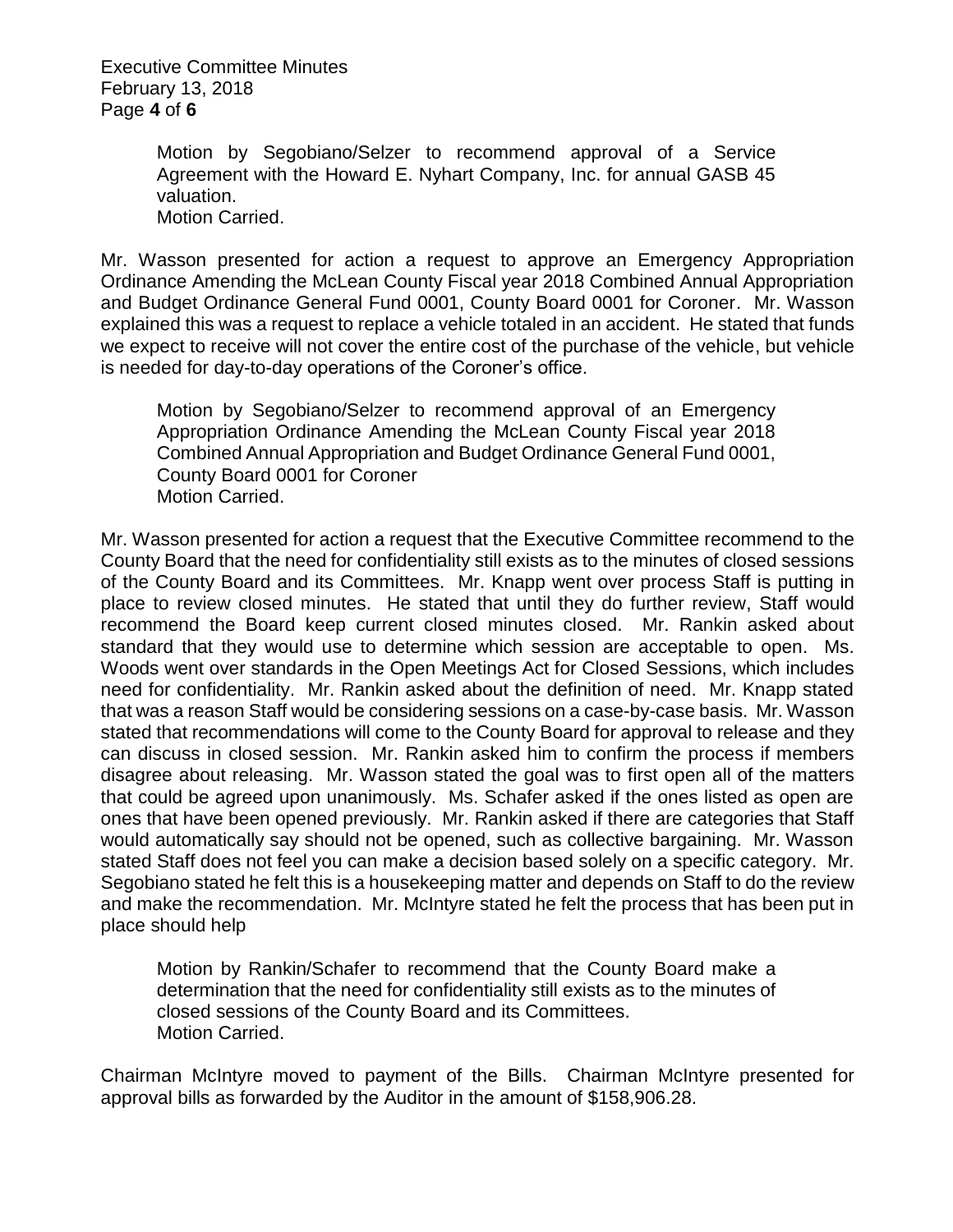## **MCLEAN COUNTY BOARD COMMITTEE REPORT**

PAGE 1 OF 5

**AS OF 1/26/2018 EXPENDITURE SUMMARY BY FUND** 

## **Executive Committee**

| <b>FUND</b> | <b>FUND TITLE</b>         |
|-------------|---------------------------|
| በበበ1        | <b>GENERAL FUND</b>       |
| 0136        | VETERANS ASSISTANCE COMM. |

PENDING TOTAL PREPAID TOTAL **FUND TOTAL** \$153,809.37 \$153,809.37 \$5,096.91 \$5,096.91 \$158,906.28 \$158,906.28

Wa al Me filys COMMITTEE CHAIRMAN

Motion by Selzer/Rankin to recommend approval of the Executive Committee bills as presented to the Committee by the County Auditor in the amount of \$158,906.28. Motion carried.

Chairman McIntyre asked if there was other business. Mr. Soeldner stated he recently reviewed the minutes from the Bloomington Election Commission's December meeting where they voted to approve reimbursement of County for expenses but also approved a raise for the executive and for staff. He stated he was disappointed considering the County recently had to reduce staff and freeze raises for this year. Mr. Soeldner also went over some of the latest legislation before the State House and Senate. Mr. Selzer stated there was a year the County Board did not approve the Bloomington Election Commission budget. He stated he felt action regarding Election Commission raises is a disregard or care for our employees. Mr. Segobiano provided some history on funding of the Bloomington Election Commission and reimbursements to the County. Mr. Rankin stated he has been a proponent of eliminating multiple election commissions and asked if there is something, we can do to initiate conversations with Bloomington about the best interest of the constituents of the County. Mr. McIntyre stated there are several matters we want to talk with the City of Bloomington about. Mr. Rankin asked about having an intergovernmental meeting. Mr. Caisley went over procedure to eliminate Board of Election Commission.

Chairman McIntyre indicated he would be appointing a sub-committee for legislative policy with the idea of having a meeting or two a year to help draft our policy but also calling in our state legislators to exchange ideas and voice concerns. He stated he would announce members at the County Board meeting next week.

Chairman McIntyre stated that the County Board wanted to recognize and thank the many volunteers at Animal Control. He read a certificate that was presented to each volunteer. Chairman McIntyre and Ms. Marshell Thomson then welcomed each one forward to receive their certificate, thank them and allow them a moment to speak to the Committee about programs they have started or worked with and other ways they help Animal Control including walking dogs, playing with kittens, cleaning cages, and donating toys, blankets, beds and food.